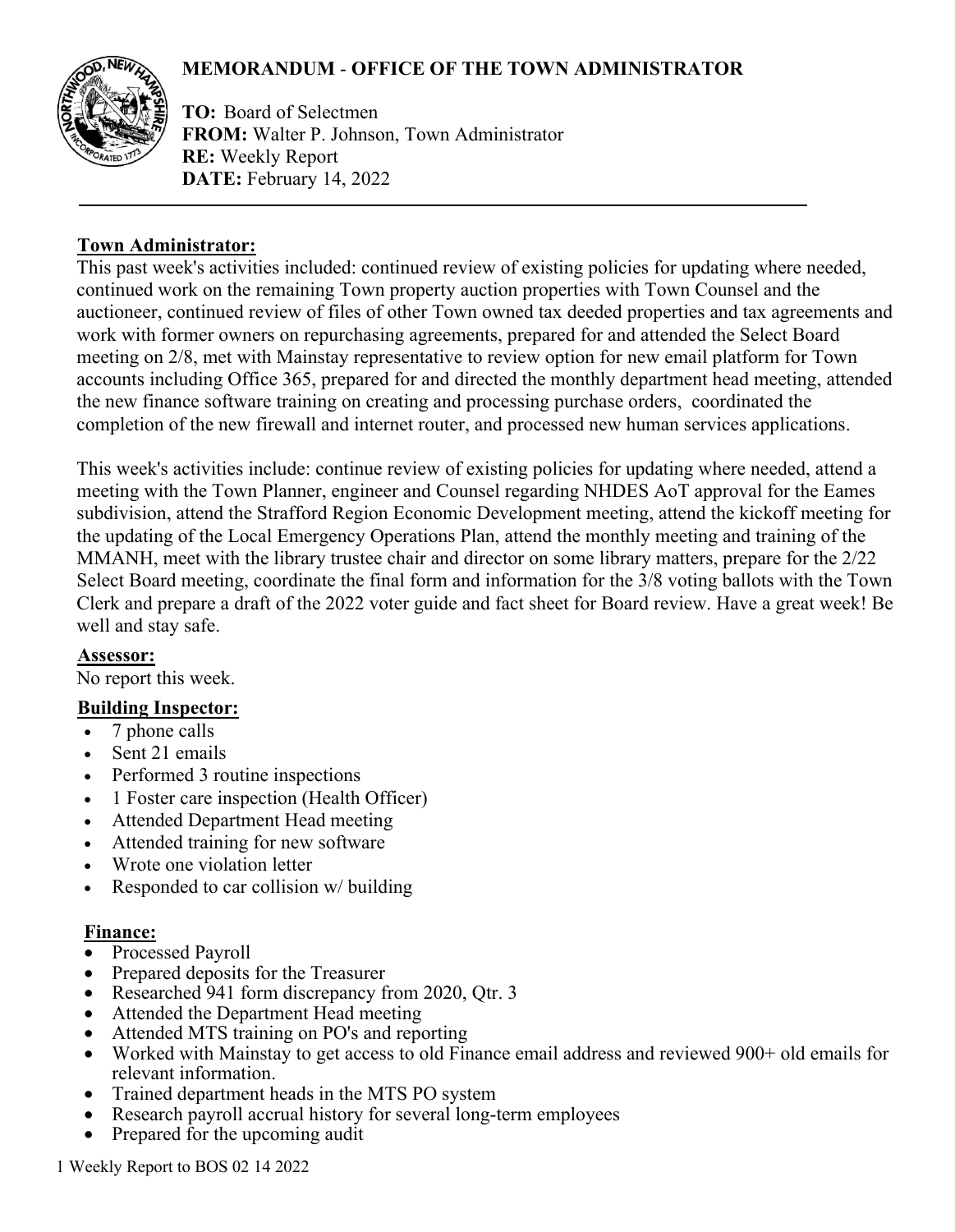- Sent out Special Detail invoices
- Continued to work on updating the fixed asset report
- Answered department head questions on entering POs into MTS system

### **Town Clerk/Tax Collector:**

No report this week.

### **Department of Public Works:**

The highway department has to report that we have been busy as usual with daily projects, we just replaced both wing arms on the 550 and found a broken ear on the lift piston so we will be replacing it today 2-15, knock on wood we haven't had a bunch of snow lately but we are prepared for it when we do.

The transfer station as usual has been running smooth with the normal number of cans per week being hauled to the land fill.

# **Fire Rescue**:

- 1. Northwood Firefighters staffing Engine 2 responded to a  $2<sup>nd</sup>$  alarm structure fire in Epsom. Engine 1 was also dispatched but cancelled due to a medical emergency at the fire station.
- 2. One of our members responded to the Narrows Fire Station to respond with Engine 1 to the Epsom Fire. Upon arrival at the station, he parked along the edge to the ramp where some ice had accumulated due to recent melting, when he exited his truck, he slipped on the ice striking his head. Upon evaluation it was determined he needed to be transported to the hospital. Upon arrival, at the hospital he was evaluated and released with a diagnosis of a concussion.
- 3. During this week we have responded to several falls due to ice. We have encountered difficulty accessing patients due to ice covered driveways and roads. Although town-maintained roads are well maintained the private roads remain ice covered.
- 4. Northwood firefighters responded to a vehicle into the building on First NH Turnpike. Upon arrival we found a vehicle had crashed into the deck of the building with damage to the deck and vehicle but no injuries. The building inspector responded to the scene to evaluate the structure. This incident is likely ice related.
- 5. This was our first week using the new financing software. The software seems intuitive and easy to use, but we will see how successful we were once Cheryl reviews our entries.
- 6. Ambulance 2 is out of service for routine maintenance. We expect it back in service Tuesday.

# **Police Department**:

No report this week.

# **Weekly Report from Linda Smith, Land Use Specialist**

The planning and zoning boards continue to be busy with new applications. Many inquiries from prospective buyers of Northwood property are still being received by the Land Use Department during the winter months.

2 Weekly Report to BOS 02 14 2022